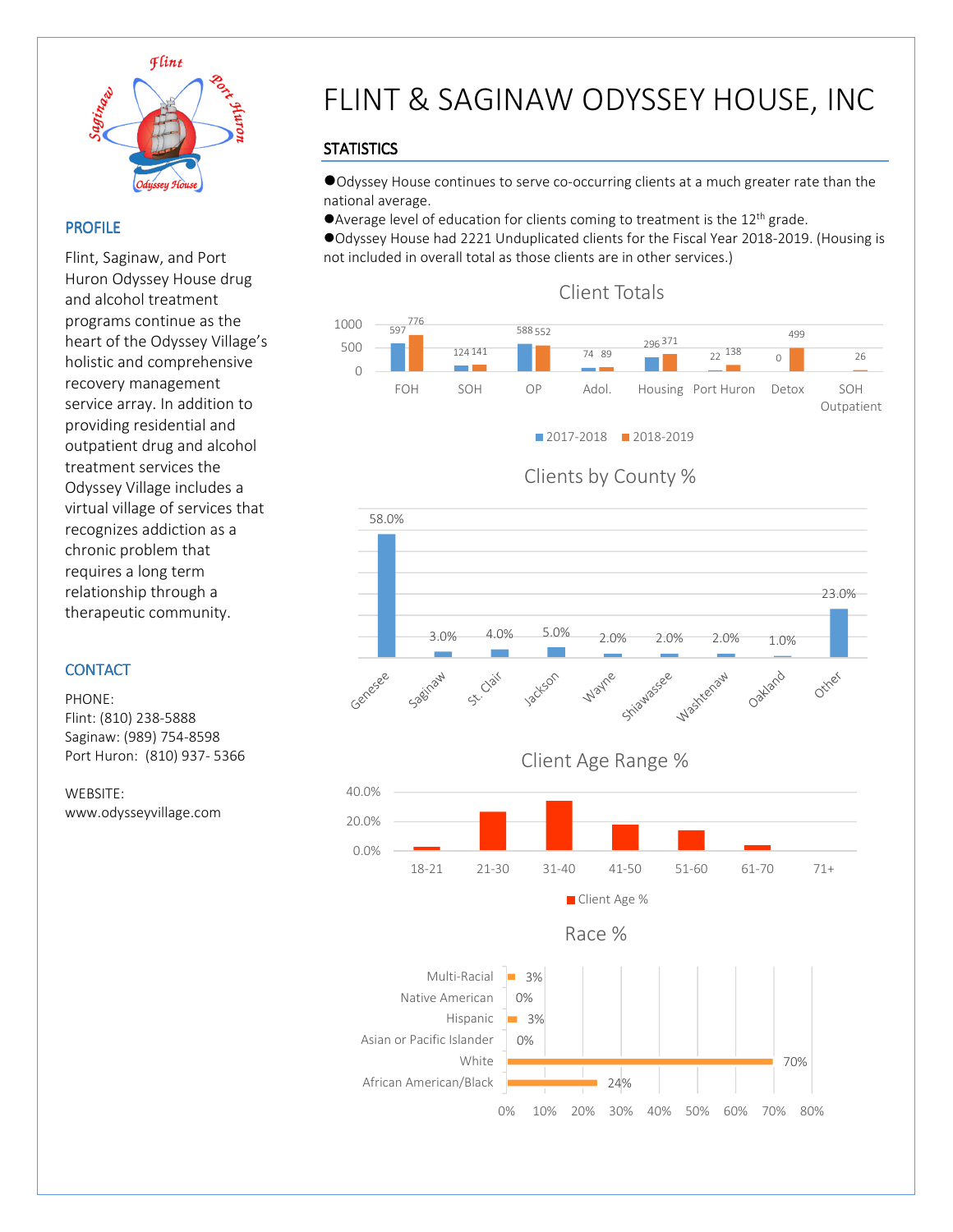WOMEN SPECIALITY SERVICES: 525 Total ENHANCED WOMEN SPECIALTY SERVICES: 120 Total



CHILDREN: Flint Odyssey House provided on site services to 112 children. Saginaw Odyssey House provided services to 40 children.



Average Length of Stay for clients in treatment was 94 days for Fiscal Year 2018-2019

PREVENTION: Approximately 5500 people were served prevention services.

TOXICOLOGY: 14072 drug screens were administered to clients with a relapse rate of only 4.7%



CLIENT SATISFACTION: 214 clients were surveyed during the year 2018-2019 about their overall satisfaction within the program. Overall satisfaction amongst the responses was 4.23 on a scale of  $1 - 5$ . 1 being greatly dissatisfied and 5 greatly satisfied.

FOLLOW UP DATA: 116 Follow up surveys were collected from client's who had left treatment

- Employment was up amongst clients who left treatment.
- Homelessness and dependent living has increased slightly.
- 96% had no new incarcerations.
- 33% had resolved probation.
- 48% continued SUD treatment after leaving odyssey house.
- 50% continued to see a psychiatrist.
- Clients reported an improvement of overall health from when they entered treatment.
- 19% resolved open CPS cases and only 0% reported new CPS cases.